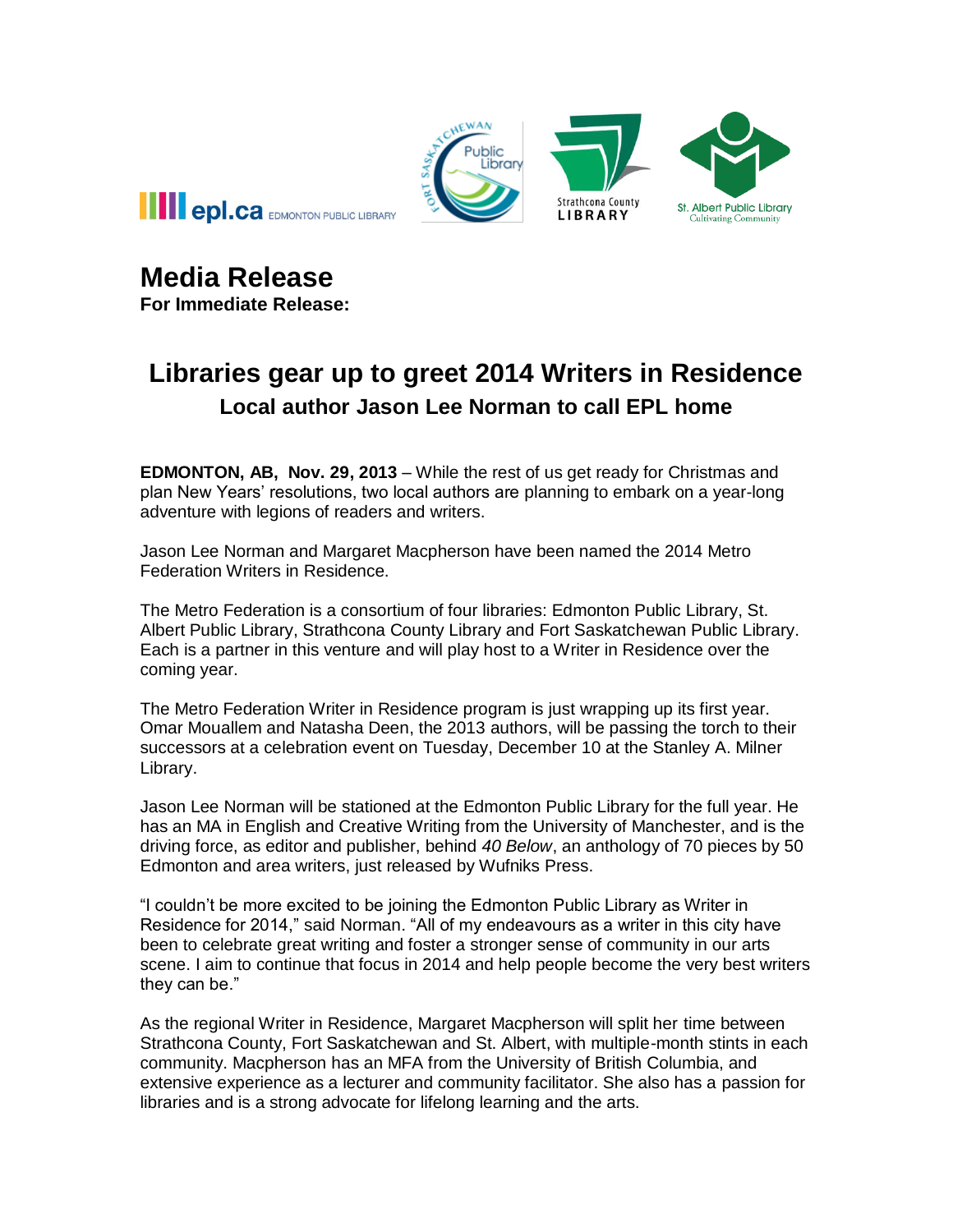"I love the idea of connecting people in the literary world with each other," said Macpherson. "Creating writing prompts, putting people in touch with the right press, the best publisher, the most supportive group for their particular genre is all about creating community among and between fellow writers. It's thrilling to have that opportunity."

While in residence, each writer will devote roughly half their time to mentoring other writers and the other half to working on personal writing projects. Local writers can take advantage of numerous programs and workshops, but also the unique opportunity to work one-on-one with the writers. Over his term, Norman plans to work on a novel featuring the bridges of Edmonton, while Macpherson wants to pursue a work of creative non-fiction titled *Not the Caribou Queen*, based on her childhood experiences growing up in Canada's North.

"We're so pleased to be continuing this program with the other area libraries, working together to enhance programs and events," said Linda Cook, EPL Chief Executive Officer. "Both authors selected are excellent choices. We have been fortunate to have many great writers take up residence at EPL, and Jason Lee Norman will certainly add to that list."

For more information, visit [www.metrowir.com.](http://www.metrowir.com/) For more on the December 10 event, [click here.](http://www.epl.ca/writer-in-residence?tab=2)

- 30 -

## **About the Metro Edmonton Federation of Libraries**

The Metro Edmonton Federation of Libraries consists of: Edmonton Public Library, St. Albert Public Library, Fort Saskatchewan Public Library and Strathcona County Library. Libraries in the federation collaborate on programs, projects and events, share methods to help customers learn to use eReaders and download eBooks, and support the Edmonton International Literacy Festival (LitFest) by contributing ideas and hosting events at their venues.

## **About Edmonton Public Library**

In 2013 the Edmonton Public Library (EPL) celebrates 100 years of service to our great city. We've come a long way since 1913 when books were all you could find on our shelves… and we're just getting started! Today EPL carries everything you care about. We are Edmonton's largest lender of all manner of information and entertainment. Our professionally trained staff take you beyond Google with the knowledge, discernment and desire to help you navigate a universe of information. The second most visited place in Edmonton, every year we host over 14 million in-branch and online visits across our 17 branches and website. We deliver our incredible content to you everywhere – in the library, at home or on your handheld device. Unmatched access and unrivalled value – that is today's EPL. EPL is a registered charity and relies on donations to enhance services. Spread the words. [www.epl.ca/donate.](http://www.epl.ca/donate)

**About Fort Saskatchewan Public Library**: Fort Saskatchewan Public Library serves the rapidly growing community of Fort Saskatchewan (pop. 21,795) through print and electronic collections and a wide range of programming. We welcome visitors to experience our recent transformation into a modern 17,000 square foot library with larger collections, more public access computers, larger study areas, and more comfortable